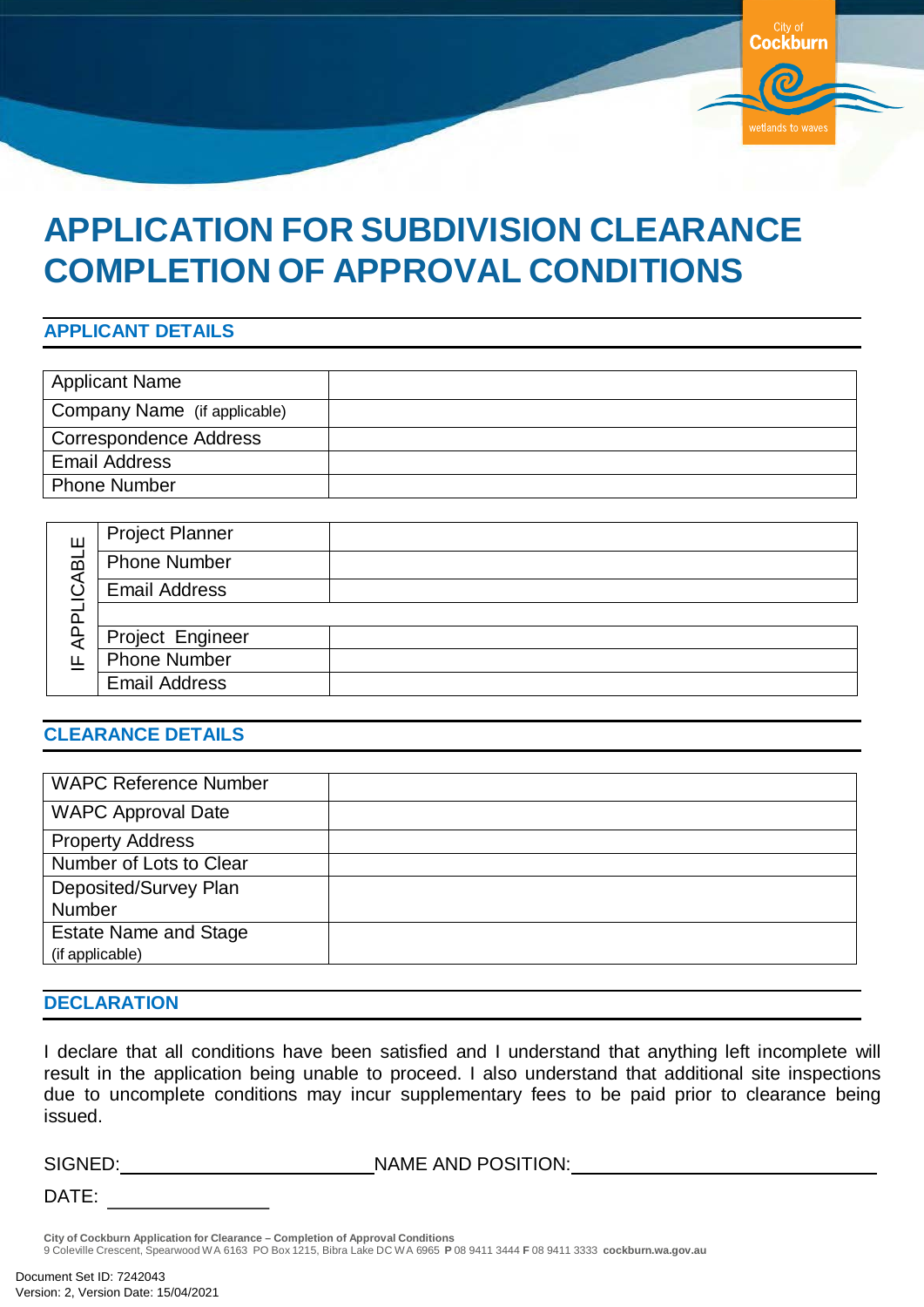## **REQUIRED DOCUMENTS**

|                                                                                                                        | Attached |
|------------------------------------------------------------------------------------------------------------------------|----------|
| Two Copies of the Deposited/Survey Plan (Printed to Scale – 1:100 or 1:200)                                            |          |
| Payment Receipt of Clearance Fee                                                                                       |          |
| Copy of WAPC Approval and Plan                                                                                         |          |
| For the clearance of 5 or less lots, a photo of each lot that is to be cleared including any<br>common property lot(s) |          |

### **ADDITIONAL DOCUMENTS**

|                                                                        | Attached |
|------------------------------------------------------------------------|----------|
| <b>Payment Receipt of Developer Contributions</b>                      |          |
| Statutory Declaration for Septic Sewer Systems and Associated Pipework |          |
| Statutory Declaration for Bore Holes and/or Wells                      |          |
| <b>Swimming Pool Compaction Certificate</b>                            |          |
| Two Copies of Bond Schedule                                            |          |
| Two Copies of Staging Plan                                             |          |
| <b>Geotechnical Report</b>                                             |          |
| Payment Receipt of Supervision Fee                                     |          |
| Payment Receipt of Structure Plan/POS Fee                              |          |
| Payment Receipt of Maintenance Bond                                    |          |
| Payment Receipt of Outstanding Works Bond                              |          |
| Drainage As-con                                                        |          |
| Legal Agreements                                                       |          |
| <b>Street Tree Planting or Bond</b>                                    |          |

| <b>WAPC</b><br>Condition No. | Details of How Condition Has Been Completed to the Satisfaction of City<br>including photographs |
|------------------------------|--------------------------------------------------------------------------------------------------|
|                              |                                                                                                  |
|                              |                                                                                                  |
|                              |                                                                                                  |
|                              |                                                                                                  |
|                              |                                                                                                  |
|                              |                                                                                                  |
|                              |                                                                                                  |
|                              |                                                                                                  |
|                              |                                                                                                  |
|                              |                                                                                                  |
|                              |                                                                                                  |
|                              |                                                                                                  |

City of Cockburn Application for Clearance – Completion of Approval Conditions<br>9 Coleville Crescent, Spearwood W A 6163 PO Box 1215, Bibra Lake DC W A 6965 P 08 9411 3444 F 08 9411 3333 cockburn.wa.gov.au

City of<br>Cockburn

wetlands to wave